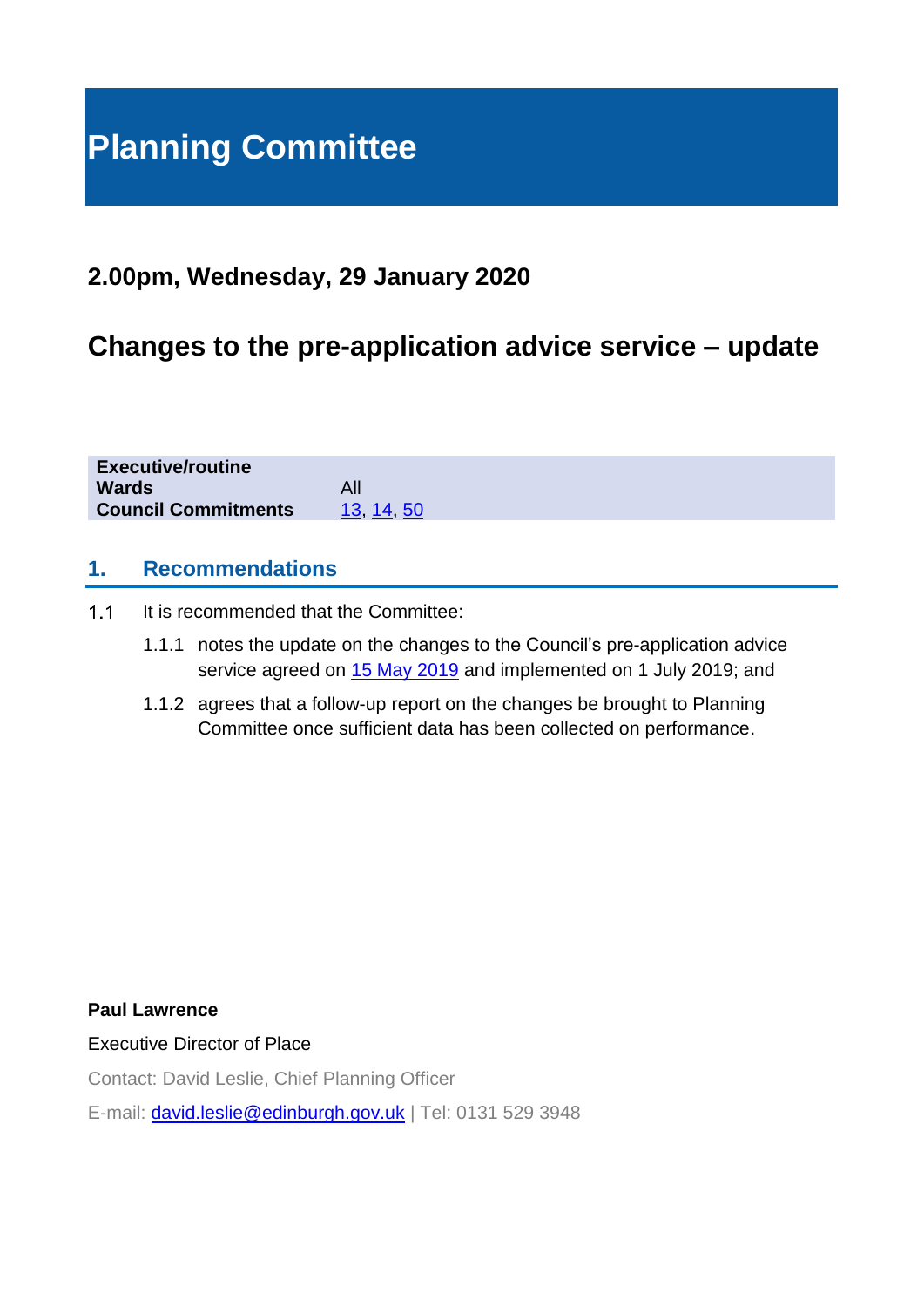**Report**

## **Changes to the pre-application advice service – update**

#### **2. Executive Summary**

2.1 This report updates the Planning Committee on the refreshed pre-application advice service (PAAS) introduced by the Council on 1 July 2019. The PAAS is functioning smoothly with 109 valid requests received as of 31 December 2019, representing £147,000 of income from the newly introduced charges. A quality assurance regime is being put in place to assess the quality of service being provided to customers.

#### **3. Background**

- 3.1 Pre-application advice refers to advice given to a prospective applicant before a planning application has been submitted. While providing pre-application advice is not a statutory planning function, in line with Scottish Government guidance the Council provides this service to support the efficient operation of the planning system. The annual costs to the Planning service of providing the PAAS are estimated at £231,000; this does not include the costs of input from other Council service areas.
- 3.2 In response to customer feedback on the quality of the PAAS, coupled with challenges with resourcing the service, Council officers developed proposals to improve the quality of the PAAS, as well as to make it financially sustainable by introducing charging on a cost recovery basis. These proposals were approved by the Planning Committee on 15 May 2019 and subsequently enacted on 1 July 2019.

#### **4. Main report**

- 4.1 The changes to the PAAS were enacted on 1 July 2019 and the new service has therefore now been in place for slightly under seven months. As of 31 December 2019, the Council had received 109 valid requests for the PAAS (inclusive of repeat requests), broken down as follows:
	- 51 local development (small) requests;
	- 30 local development (medium) requests;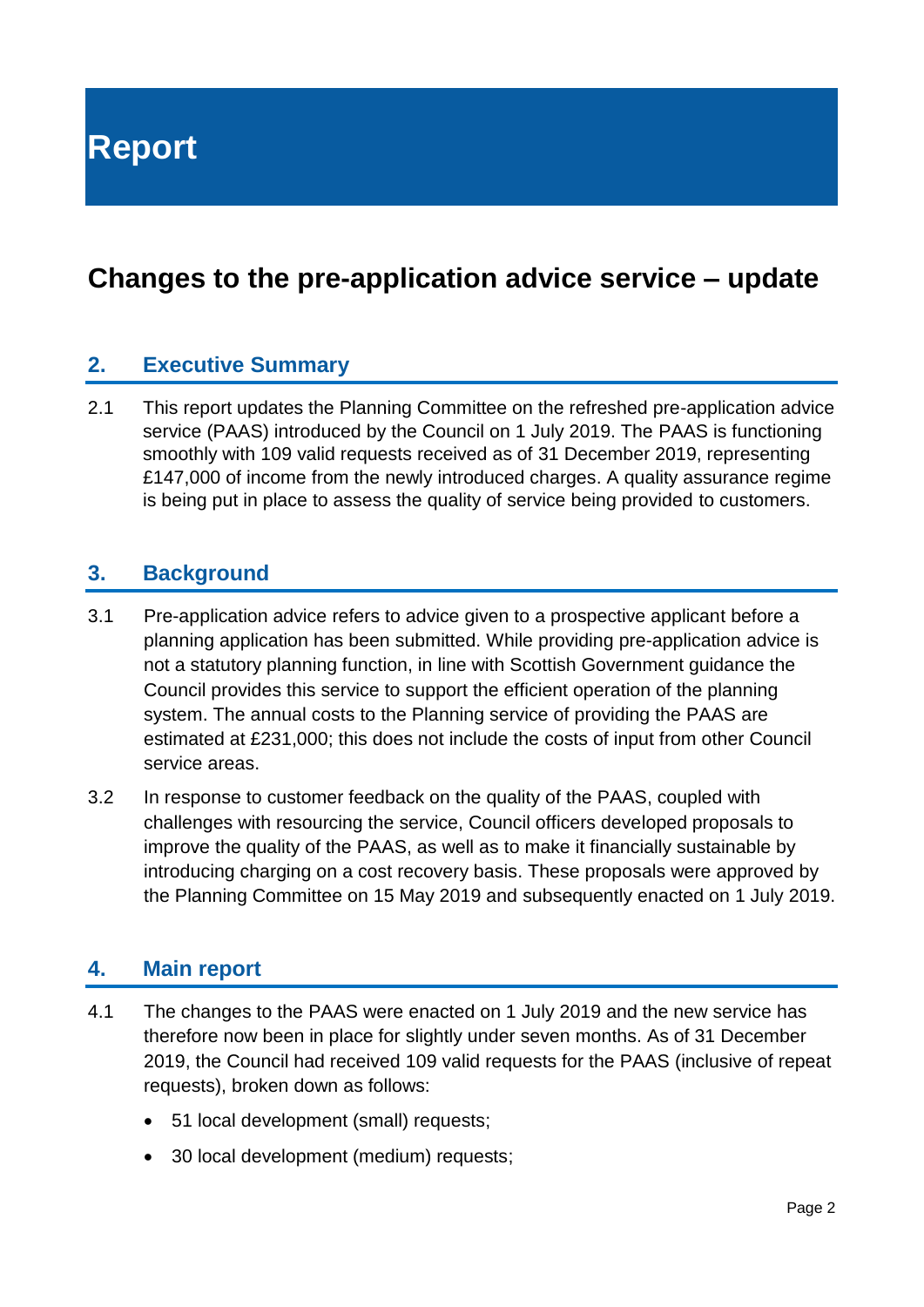- 19 major development requests; and
- nine pre-position discussion requests.
- 4.2 The delivery of the refreshed PAAS has generally gone relatively smoothly to date with only modest procedural difficulties. Work is ongoing to improve how requests are made (migrating from the current email-based system to a web form with integrated payment) and to improve the financial reconciliation process. Both the provision of the service itself and the supporting activities (such as taking payment) are working well, and staff resources are being managed within the Planning service to deliver consistency of service.
- 4.3 The biggest risks to the continued smooth delivery of the project are the potential that consultees are unable to provide the Planning service with the input required to produce comprehensive responses and the need to manage the workload within the Planning service. Remedial actions to mitigate these risks are ongoing.
- 4.4 The key driver of the changes to the PAAS is improving customer service. To help the Council ascertain whether this goal has been realised, the project board is implementing proposals for quality assurance. There are four broad elements to the quality assurance monitoring regime which are each being introduced:
	- 4.4.1 customer feedback capturing the views of customers via surveys and other mechanisms such as the annual Customer Forum;
	- 4.4.2 live review peer review of ongoing cases;
	- 4.4.3 retrospective review peer review of completed cases; and
	- 4.4.4 key performance indicators statistical data on the service provided.

#### **5. Next Steps**

- 5.1 The Council will continue to deliver the refreshed PAAS.
- 5.2 As part of the refreshed PAAS, the Council is tracking the time spent responding to requests for PAAS by Council officers of each grade. The data yielded by this exercise will enable the Council to more accurately assess the costs to the Council of delivering the PAAS, informing the setting of charges in future. Any proposals to alter the charging regime will be the subject of a separate report.
- 5.3 Work is ongoing to further improve the PAAS, with specific areas including ongoing enhancement of staff procedure manuals, refining payment procedures to reduce delays, increasing the suite of optional additional services that customers can access and enhancing the meeting facilities provided for customers.